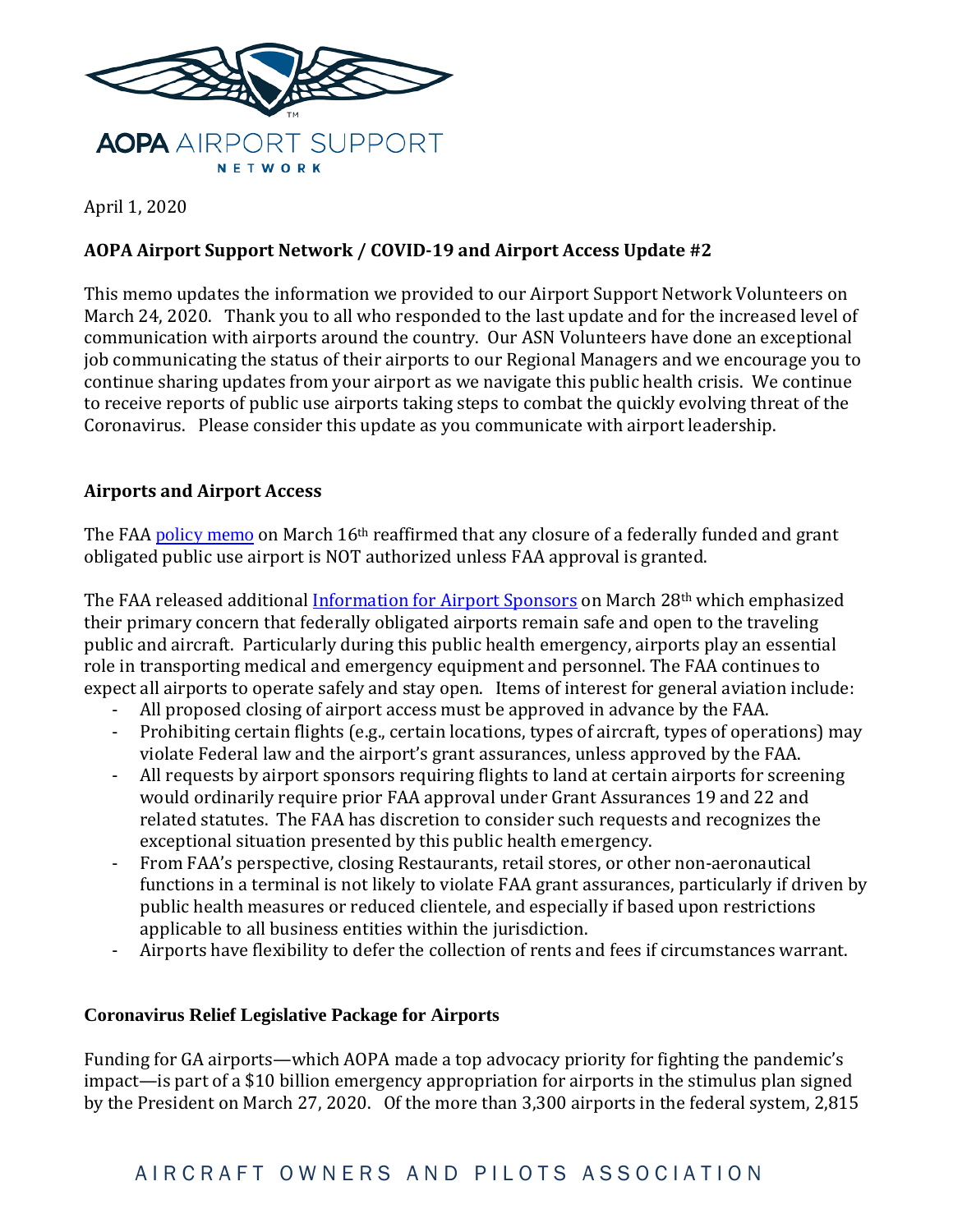airports that have no scheduled air service or have fewer than 2,500 passengers per year on scheduled routes will be eligible for the \$100 million in grant awards. The FAA is currently developing their guidance on distribution of these funds and the specific amount to be received by each airport is being calculated. This funding will come from the general fund, not the aviation trust fund, and would not be subject to grant assurances. It can only be used for a purpose directly related to the airport. This money may be used for any purpose for which airport revenue may lawfully be used. The federal share of each grant will be 100%, which means the airport sponsor will not have to pay any local matching funds to receive the money.

### **Financial Support for Small Businesses**

As part of the COVID-19 economic stimulus bill signed by the President on March 27<sup>th</sup>, the Paycheck Protection Program authorizes up to \$349 billion in funds to pay up to 8 weeks of payroll costs, including benefits. Funds may also be used to pay interest on mortgages, rent, and utilities. These loans apply to small businesses with 500 or fewer employees – also including selfemployed individuals, sole proprietorships, and independent contractors. Businesses with more than 500 employees are also eligible in certain industries. The Small Business Administration (SBA) has published [Small Business Guidance & Loan Resources.](https://www.sba.gov/page/coronavirus-covid-19-small-business-guidance-loan-resources) This information will be helpful to local flight schools, independent service providers, and other aviation businesses at your airport.

### **Security Access at Part 139 Airports**

AOPA has learned that the TSA, on March 26, 2020, issued a Security Directive Alternative Measure to applicable airport operators addressing temporary relief from ID Badge renewal requirements. If an airport's badging/credentialing office closes to, or stops serving, current Security badge holders seeking renewal, the airport operator is temporarily relieved from the ID media renewal requirements. The TSA Guidance provides specific instruction for airport operators to comply with this temporary relief. Due to the sensitive nature of this TSA guidance, it is only available to airport operators and is not available to the general public.

#### **COVID-19 NOTAM**

On March 28, 2020, the FAA published a Special Notice that pilots need to be aware of potential COVID-19 related health and movement restrictions at their flight destinations, which may impact passengers and non-commercial crew members upon landing at those locations.

As always, AOPA recommends following all guidance provided by the CDC and state and local officials. Our public airport system is vital in times of crisis and disaster relief and is a critical component of our nations response to this challenge. Airports play a key role if medical services or supplies are required to be delivered via general aviation. We encourage ASN Volunteers to share this information with their airport managers/local officials. ASN Volunteers can stay up to date on the latest COVID-19 impacts to General Aviation at [this AOPA web page.](https://www.aopa.org/news-and-media/all-news/2020/march/16/latest-news-coronavirus-impact-on-ga)

A I R C R A F T O W N E R S A N D PILOTS ASSOCIATION